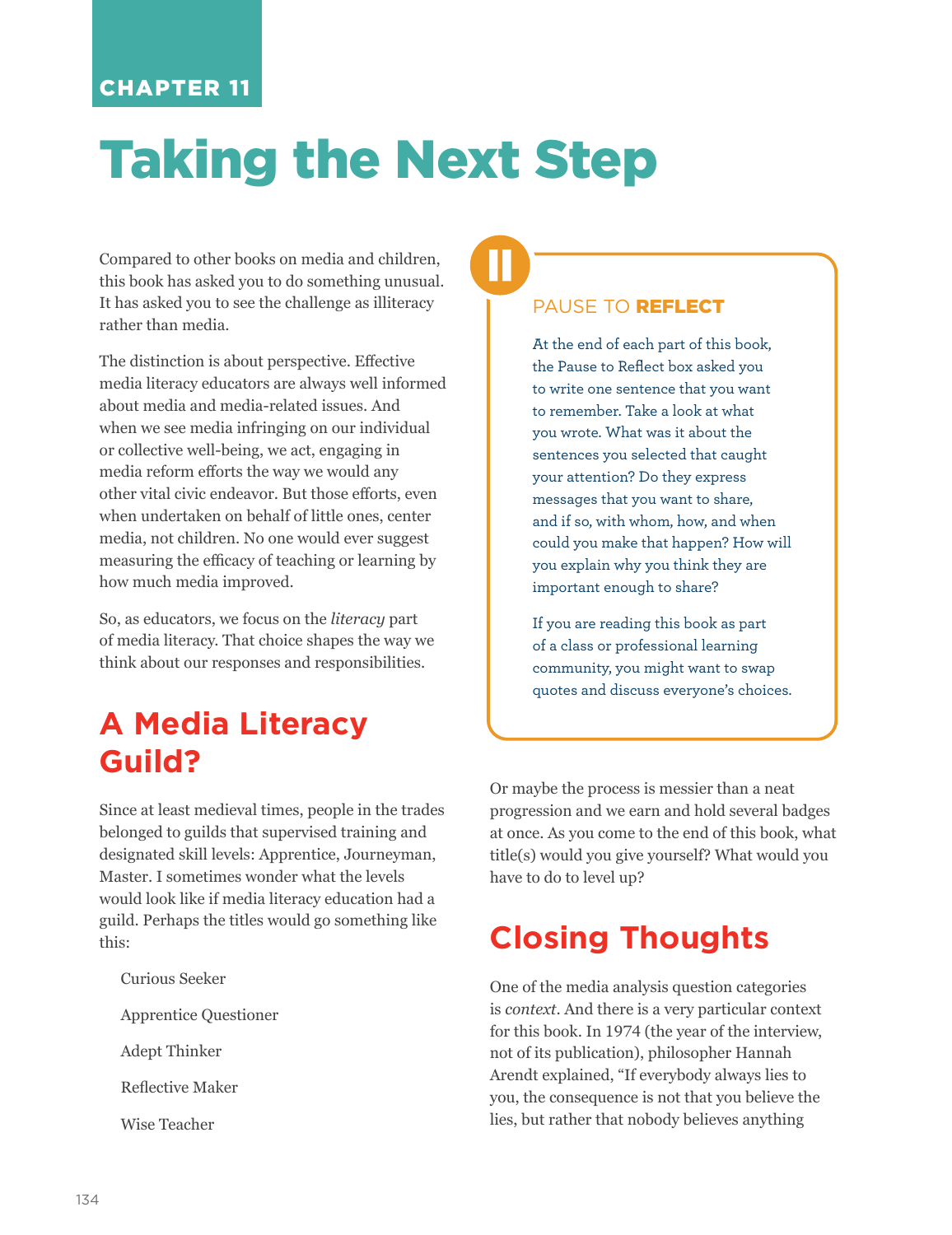any longer" (Errera 1978). Fast-forward half a century and, abetted by social media, where lies spread exponentially faster and further than facts (Silverman 2017), we are living Arendt's words.

In countries all over the world, educators at all levels are hearing from students and families who say, "I just don't know what to believe anymore." It's not unusual for teachers to encounter children and families who repeat (sometimes wildly outlandish) conspiracy theories. In some places, the very idea of evidence-based critical thinking is becoming anathema.

This context of conspiracy and mistrust has inspired increasingly urgent calls for universal media literacy education—a call which you are now more prepared to answer. Media literacy education, alone, can't bridge every division or stop disinformation campaigns from damaging democracy. But approached as literacy, with a focus on critical inquiry and reflection, it can prime young people to spot common ground and use it to engage in productive dialogue and community action.

It's difficult to imagine a successful democracy without citizens who have the will and skill to

- › Engage respectfully
- › Communicate effectively
- › Evaluate sources and evidence with a logical and open mind
- › Understand the experiences and values that have shaped their own perspective
- › Recognize the experiences and values that shape others' perspectives

These are the central things that media literacy education brings to the civic table. Not screen time debates. Not special lessons about harmful media messages. Media literacy educators teach children to

› Use inquiry to become discerning, rather than mistrustful

- › Become powerful, thoughtful, ethical, creative communicators
- › Treasure the rich interpretations and human connections that result from hearing multiple perspectives.
- › Use media technologies to create, rather than separate from community
- › Seek adult guidance without expecting grownups to provide a single "true" interpretation or one right answer
- › Have the confidence to answer, "How do you know?" and "How could we find out?" questions for themselves
- › Consider the common good and value the principle of "justice for all"

In a digital world, these are as important to being literate as learning how to decode alphabetic text.

As the recent *Report of the NCTE Task Force on Critical Media Literacy* noted, "as society and technology change, so does literacy" (NCTE 2021, 7). For some, integrating media literacy education will require a re-assessment of many parts of the curriculum, not just the media they use. It's not viable to teach children how to find credible sources and also feed them versions of their nation's history that ignore those sources. It's unfair to tell them that they have the power to make things better and then refuse to challenge inequities that undermine that power. It's disingenuous to teach them to value reliable evidence and then dismiss the consensus judgement of the scientists who published ninety-seven percent of the climate research studies in peer-reviewed journals, all of whom agree that human choices are accelerating global-warming (see, e.g., Skeptical Science, [https://skepticalscience.com/global-warming](https://skepticalscience.com/global-warming-scientific-consensus-advanced.htm)[scientific-consensus-advanced.htm](https://skepticalscience.com/global-warming-scientific-consensus-advanced.htm)). And if all of that sounds "too serious" for early childhood education, take comfort in knowing that it is possible to surround children with kindness while also recognizing that there is nothing kind about letting injustices stand unchallenged.